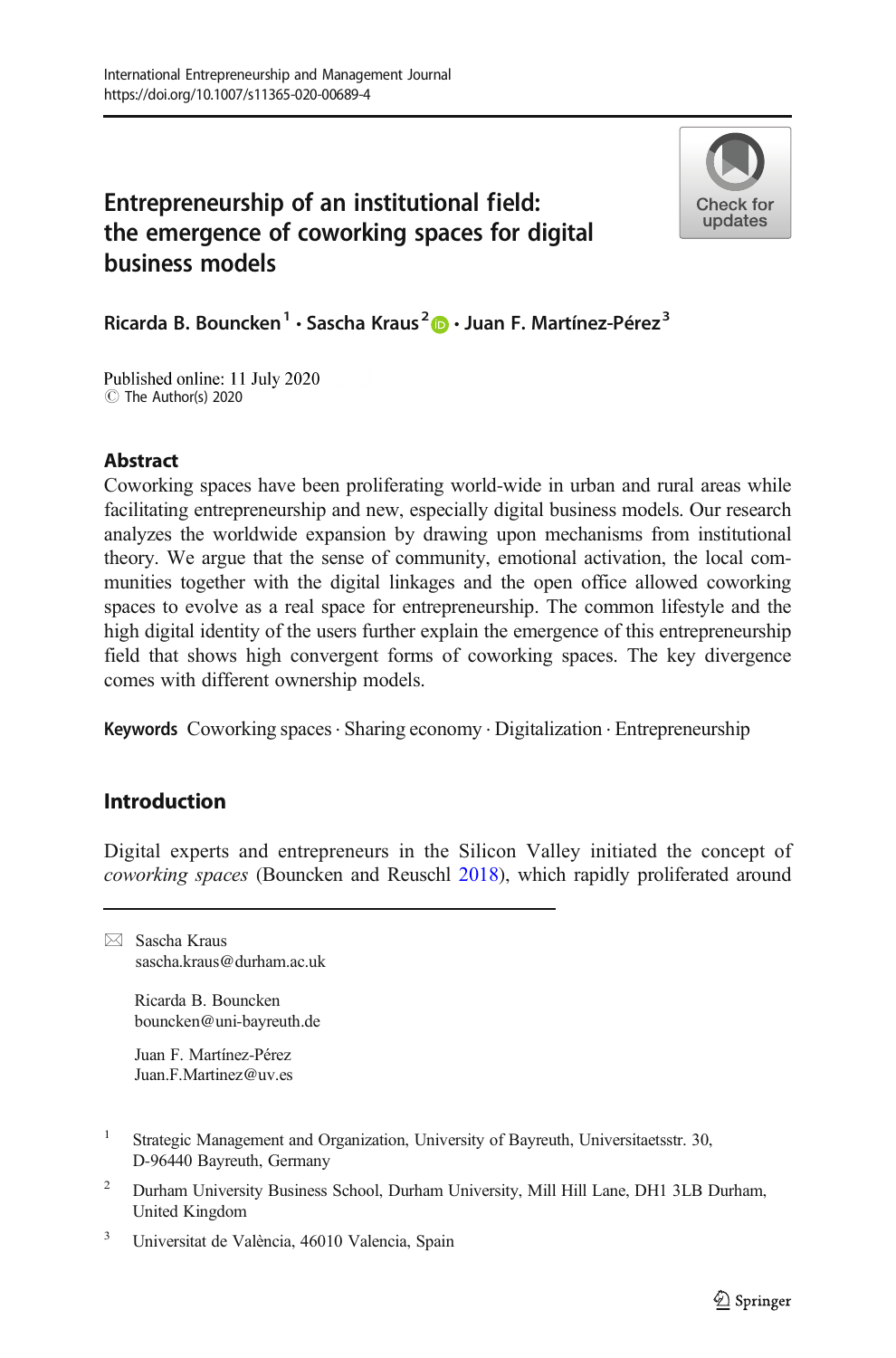the world, mainly because the sharing economy (Richter et al. [2017;](#page-15-0) Huarng and Yu [2019\)](#page-15-0) requires digital experts while needing the creative and social power through sharing office and work spaces (Kraus et al. [2019;](#page-15-0) Bouncken et al. [2020b\)](#page-13-0). Researchers increasingly pay attention to the significant institutional changes through virtually mediated co-production and consumption of the sharing economy yet only start to recognize coworking spaces (Cheng [2016](#page-14-0); Hamari et al. [2015](#page-14-0); Albinsson and Yasanthi Perera [2012](#page-12-0); Lamberton and Rose [2012](#page-15-0)).

In the basic form, independent coworking spaces provide their individual and institutional users a work-space, typically of desks and IT-infrastructure combined with a social space fostering interaction and communication, at minimum a cafeteria and lounge. Membership or fees (e. g. hourly/daily/monthly) fee allow the access a to the coworking space. Originally, coworking spaces have been set up by independent specific coworking providers (Bouncken and Aslam [2019](#page-13-0)). Recently, coworking spaces extend their offerings by lab space (e.g. fablabs) and shared work-shops, especially for R&D of start-ups. More services, more amenities (especially of R&D facilities), and the provision of contacts to and project work with incumbents stimulate economies of scale and scope for research and development, entrepreneurship, and new business models, mainly digital ones (Bouncken et al. [2019;](#page-13-0) Del Bosco et al. [2019\)](#page-14-0). Independent coworking spaces might develop into a new institutional field in which entrepreneurship is key (Greenwood et al. [2010](#page-14-0)). They are a strong case for institutional change centering on institutional logics of more autonomous mutual experimentation and social interaction in shared facilities, too. Specific to the increasing entrepreneurial importance are the high dynamics of institutionalization due to the digital workers, the visibility and accessibility of tangible and intangible resources easing mimicry, and the relatively autonomous interactions among individual and institutional using own practices that may influence each other and play back on the coworking space provider. Yet, research on coworking spaces is very scarce but needed to uncover the novel institutional forces that might help to generally support entrepreneurship globally.

The purpose of this paper is to model what coercive, normative, and mimetic processes (Mahoney and Thelen [2010](#page-15-0)) and possibly novel isomorphism forces underlie the emergence, convergence, and divergence within and of coworking spaces. These then are also factors on entrepreneurship. Institutional theory allows to understand the actors in coworking spaces who are not seeking rational advantages of their entrepreneurial behavior and financial performance increases only. Converging and diverging exogenous and endogenous forces come from the global and national institutional framework, particularly from the digitalizing world (Laudien and Pesch [2019\)](#page-15-0). They include individuals' need for personal interaction, communication of ideas and knowledge, and of institutional isomorphism as organizations tend to develop similar institutions as they influence each other and of similar contexts (DiMaggio and Powell [1983](#page-14-0)). Our framework explains the emergence of entrepreneurship coworking spaces by the three key processes of institutional isomorphism: coercive isomorphism, normative isomorphism, and mimetic isomorphism that influence coworking space providers and users (DiMaggio and Powell [1983\)](#page-14-0). Convergence and divergence forces around the dynamics of the IT-world and social networks, the easy accessibility of tangible resources, especially the interior and intangibles and relationships develop a new institutional field of coworking spaces. The easily visible tangible resources form some basic factors of why coworking spaces spread so easily. Others are community and relationships to other organizations that drive the general idea of coworking spaces. Our framework specifies the normative and mimetic processes that build and drive coworking spaces and so contributes to understanding driving forces for entrepreneurship.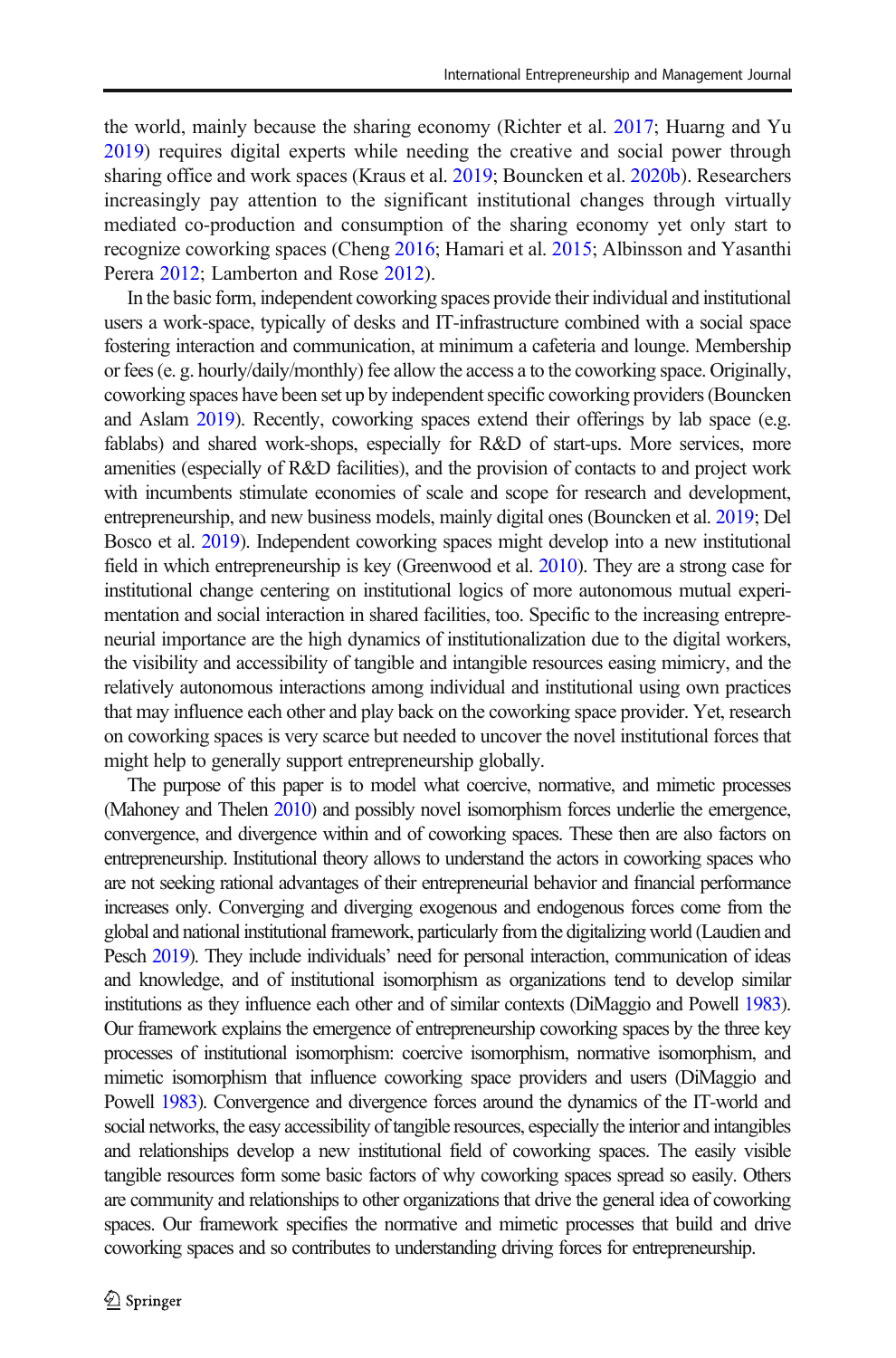### Theoretic background

#### Fundamentals of (independent) coworking spaces

Coworking spaces provide infrastructure and dedicated space to facilitate professional and social interaction which was found to stimulate entrepreneurship and creativity (Bouncken and Aslam [2019\)](#page-13-0). The professional space comprises the necessary equipment to facilitate business related working. Depending on the specialization of a coworking space, the equipment can range from simple desks with Wi-Fi to fully equipped workshops. Cafeterias, lounges, and bars constitute the social space that drives networking, knowledge exchange, initiation of collaboration, also joint leisure activities (Gandini [2015](#page-14-0); Bouncken [2017](#page-13-0)).

Coworking spaces are often set up in central, exposed, and attractive locations, matching an attractive interior to the external urban space. Public libraries can offer such places (Schopfel et al. [2015\)](#page-15-0) or universities (Bouncken [2018](#page-13-0)). However, coworking spaces are also created in the countryside as centers of entrepreneurship (Fuzi [2015\)](#page-14-0). The interior influences the atmosphere of coworking spaces and the interaction between the users (Bueno et al. [2018;](#page-13-0) Orel [2019](#page-15-0); Waters-Lynch and Duff [2019;](#page-16-0) Bouncken and Reuschl [2016\)](#page-13-0). The interior is purposefully designed to be more informal than traditional office concepts (Schopfel et al. [2015](#page-15-0)). Usage models range from hourly fees to all-inclusive membership offers (Bouncken and Reuschl [2016\)](#page-13-0). Coworking spaces can extend their value creation and capture mechanisms through special services like coaching, trainings, events, or (start-up) consulting or the access to networks with externals like incumbents, venture capitalists, or business angels (Bouncken and Aslam [2019\)](#page-13-0).

Incumbent firms are starting to take upon this institutional change while accessing the creativity environment of coworking spaces and experimenting with new organizational forms for innovation and entrepreneurship (Tracey et al. [2011\)](#page-16-0). Incumbents can rent space for their employees in independent coworking spaces. Their employees then mingle in with other coworking-users in the social and work-space (e. g. freelancers, start-ups). Following a more strategic approach, incumbents (e.g. manufacturers as Bosch, BMW, Merck) also imitate the big IT companies (e.g. Google, Facebook) and set up internal shared work- and social spaces (Bouncken et al. [2020c\)](#page-13-0). Very recently, consulting companies (e.g. Experience Center of PWC) are imitating the idea of coworking spaces and now provide a haven for novel ideas and projects in open work and social spaces for their clients so also facilitating internal entrepreneurship (Bouncken et al. [2016c;](#page-13-0) Kraus et al. [2019](#page-15-0)). The need for new approaches to entrepreneurship is strongly triggered by digitalization and new business models (Bouncken et al. [2019\)](#page-13-0). Hence firms need to find new ways of seizing changes (Bouncken and Fredrich [2016a](#page-13-0), [2016b;](#page-13-0) Bouncken et al. [2019\)](#page-13-0).

#### Fundamentals of institutional theory

Entrepreneurship is in need of gaining legitimacy for attracting of resources and clients, which is complicated because of their liability of newness (Täuscher et al. [2020](#page-16-0)). For the question of entrepreneurs can achieve legitimacy we have to consider the fundamentals of institutional theory which broadly defines an institution a set of rules that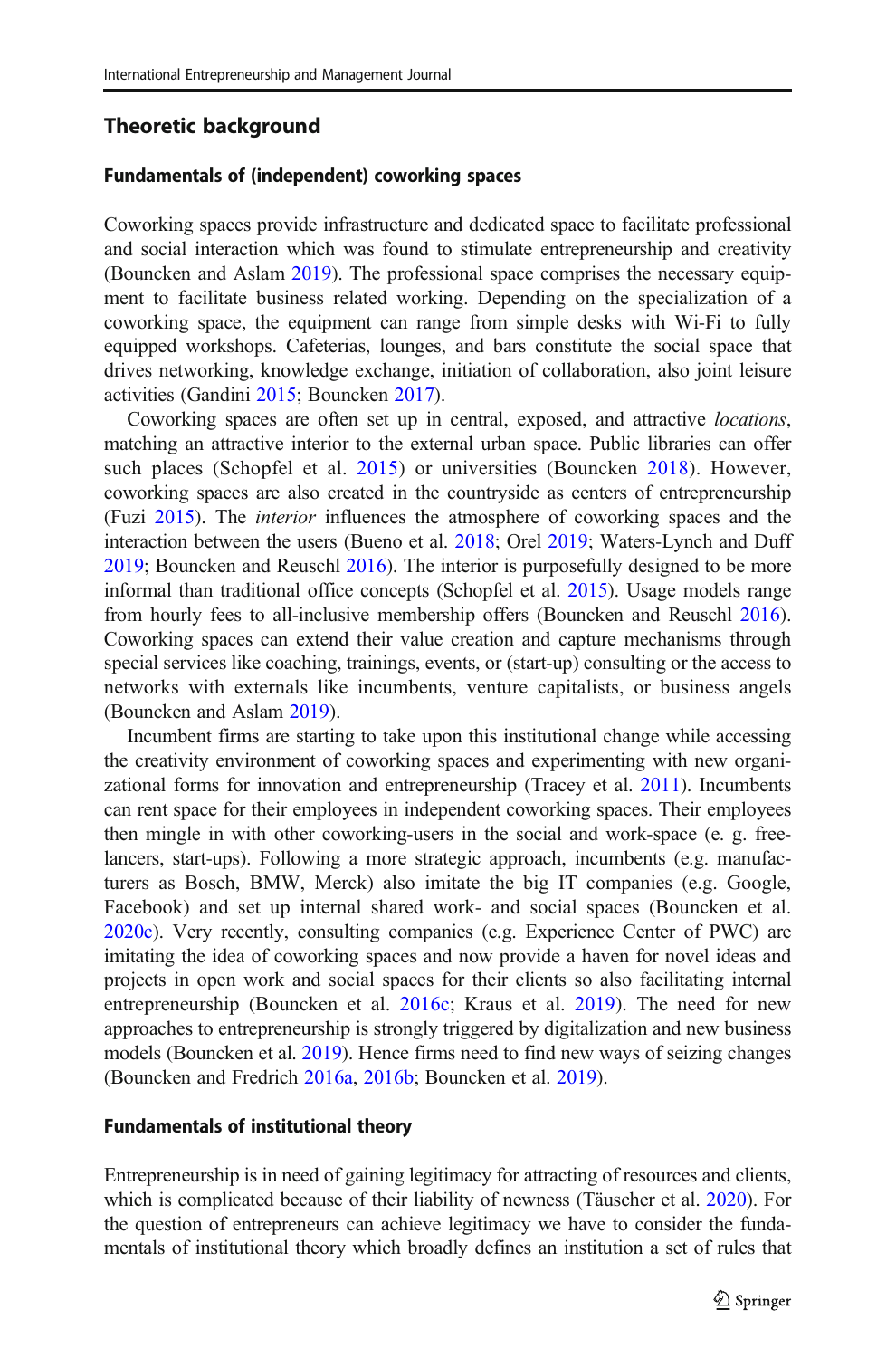<span id="page-3-0"></span>

Fig. 1 Emergence of coworking spaces

govern behavior of actors (Selznick [1996\)](#page-15-0). The multiple schools (Mahoney and Thelen [2010\)](#page-15-0) cover institutional arrangements that range from legal-formal institutions (e.g. political or history institutional theory) to cognitive constructions and patterns (e. g. social constructive institutionalism). Especially sociological institutionalism concentrates on shared informal and tacit conventions that regulate behavior of humans (Schmidt [2008\)](#page-15-0). Institutions require at least a partial shared understanding of



Fig. 2 Drivers of institutionalization: Convergence and divergence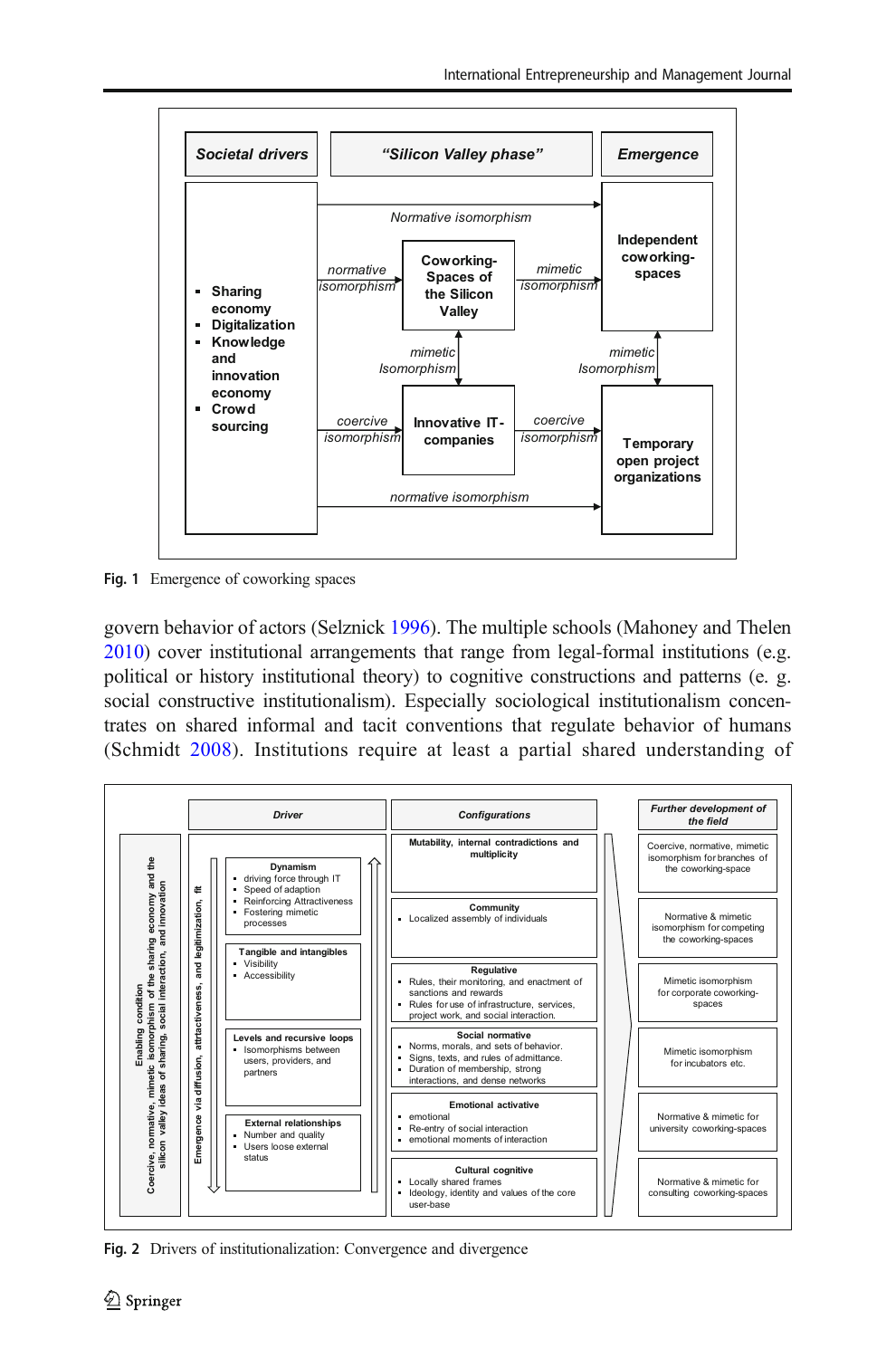individuals. Institutional organization theory explains why institutions emerge and spread occurring as similar institutions because influence each other and are influenced by similar or common external and internal influences (DiMaggio and Powell [1983\)](#page-14-0). The development of similar institutions has many formal and informal sources, culminating in three core forms of institutional isomorphism: (1) coercive isomorphism out of political players and the problem of legitimacy, (2) normative isomorphism imitated by professionalization, (3) mimetic isomorphism resulting from customary and commonly shared reactions to uncertainty (DiMaggio and Powell [1983](#page-14-0): 150).

Coercive isomorphism results from formal and informal pressures on others (DiMaggio and Powell [1983\)](#page-14-0). When actors or organizations have limited access to resources or have to adhere to compliance rules they feel coercion directly or indirectly (Beckert [2010\)](#page-12-0). Coercive isomorphism can pull actors towards existing models that become more common. It can inspire new models that then turn into increasingly common ones over time. Normative isomorphism explains to what the social context assumes appropriate or morally correct (Suchman [1995\)](#page-15-0). Mimetic isomorphism focuses on uncertain situations and explains changes through the imitation of organizations that aim to achieve legitimacy (DiMaggio and Powell [1983](#page-14-0)). Hambrick et al. [2004](#page-15-0) provide an overview about studies in different fields attributing importance of interorganizational social networks for mimetic isomorphism. Mimetic pulls actors towards toward prevailing institutional models (Beckert [2010\)](#page-12-0). Still, imitation and legitimation depend on its environment, especially on cultural identities and the on political and economic system (Beckert [2010](#page-12-0)).

Institutional theory and its different variants generally lay emphasis on the supremacy of existing models, scripts around institutions in channeling behavior, thus constraining change (Clemens and Cook [1999](#page-14-0)). Sociological institutionalists focus on exogenous change by importing other, typically cultural frames or the emergence of broader political, legal, and market fields (Fligstein [1996](#page-14-0)). Where is the border, what is exogenous and what is endogenous? Hambrick and Mason [1984](#page-15-0) use cognitive processes of managers to explain imitation. Managers use cognitive simplification processes when the environment is uncertain, complex and dynamic (Rosa et al. [1999\)](#page-15-0). Managers in their simplification processes develop cognitive groups in which they categorize similarities and specify actions for those in category or group. Managerial decisions then follow on 'characteristics' or 'reference points' for a specific strategic group (Fiegenbaum et al. [1996\)](#page-14-0). Legitimization needs influences managerial decisions. Legitimacy can be defined as an actor's perception or the assumption that actions will be "desirable, proper, or appropriate" concerning a socially constructed set of "norms, values, beliefs, and definitions" (Suchman [1995,](#page-15-0) p. 574). This develops a generalized perception about legitimacy often influenced by legitimacy providers which strongly interact in personal communication with others, use facts, and use or influence information sources (Barreto and Baden-Fuller [2006](#page-12-0)). Such actors influence the constitution of legitimacy-based groups against which other actors and firms are compared (Barreto and Baden-Fuller [2006](#page-12-0)). Legitimization forces might bring inefficient decisions following 'normative rationality', based on social justification less efficient then 'economic rationality' (Barreto and Baden-Fuller [2006.](#page-12-0) Barreto and Baden-Fuller [2006](#page-12-0) assume that under high significant uncertainty and high legitimacy pressures, firms apply in mimetic behavior even to previously marked as inferior decisions. Among firms, symbolic organizational characteristics that are more deeply hidden in the firm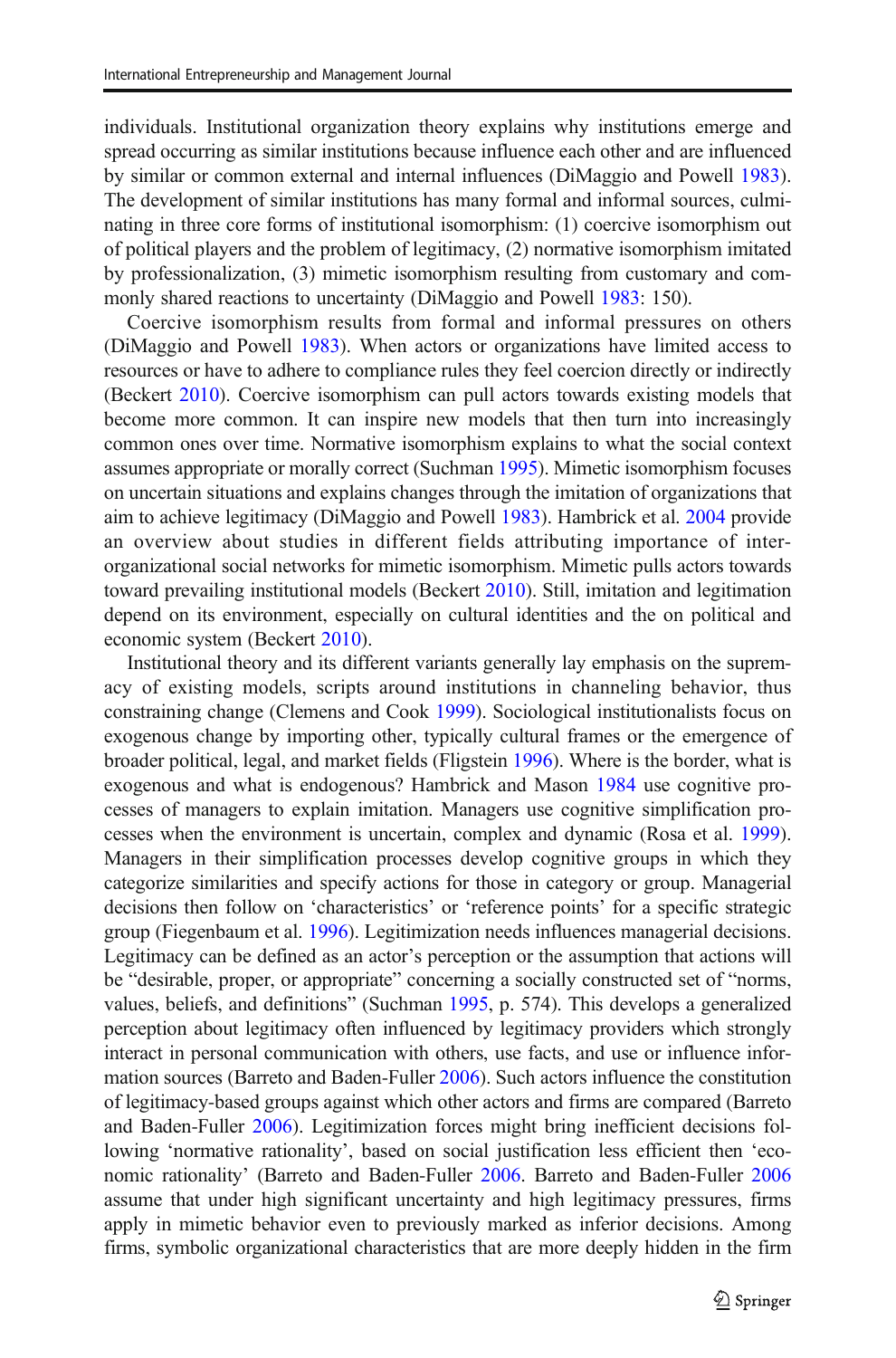(Hambrick et al. [2004\)](#page-15-0). Further, especially discursive institutional theory explains change by ideas and discourse (Schmidt [2008\)](#page-15-0). Researchers explained processes of symbolic ceremonial transformation of organizations, for example by changes from myths in the institutional environment that move beyond the calculus of costs and benefits being associated by the diffusion of rituals and of roles (Meyer and Rowan [1977\)](#page-15-0).

### Independent coworking spaces as an institutional field

Mature industries experience several forces for isomorphism because they operate in a well maintained legal framework, within stable industry and supply chain structures. Professionals in those industries have overlapping models of institutions. Coercive and normative isomorphism are strong. Both established and new firms can observe and mimicry others (Castrogiovanni [1996\)](#page-14-0). In contrast, new fields as the coworking space area are in the process of developing and transforming institutions. Legal systems are not complete, industry structures and role models are in development and transition. Looking at the field, normative and especially coercive isomorphism is relatively low. Actors try to find and mimic institutions that fit to their environment. Thus, managers and users of coworking spaces observe and mimic their environment, even adapt concepts from other backgrounds e.g. incubators or open-innovation and crowd. New institutions emerge channeling behavior and guiding value creation and capture models of coworking spaces and their users. Mimicry occurs when rules gradually emerge and are evaluated functional (Honig and Karlsson [2004\)](#page-15-0). The emergence of the field comes with specific institutions and control of actors' behavior (Fligstein [1996](#page-14-0)). The emergence of a field builds on emergence, divergence and convergence and at least requires some homogenization. The environmental changes of the digitalization and the sharing trend trigger coworking spaces. Imitation and its degree is more likely to occur when the new model brings attractive solutions (Beckert [2010\)](#page-12-0). Financial performance is not always visible, especially not in such an emerging field as coworking spaces. Alternatively, the size of a firm or high visibility and prestige can guide imitation (Haveman [1993\)](#page-15-0). Attractiveness of institutional models is affected by socialization processes which inform routines and taken-for-granted institutionalized practices (DiMaggio and Powell [1983](#page-14-0):152).

The speed of coworking spaces developing in the Silicon Valley and then in urban centers around the world increases their visibility and canalizes the attention of followers driving the fast diffusion and the development of similar concepts worldwide. Thus, entrepreneurship, mostly on digital business models, proliferates in diverse locations in the world (Bouncken and Aslam [2019;](#page-13-0) Bouncken et al. [2020b;](#page-13-0) Görmar et al. [2020](#page-14-0)). The diffusion also is triggered because the large and famous IT firms as googles used the ideas of the mall independent coworking spaces. Variance occurs as other actors, e.g. incubators, universities, and consulting companies become aware of the coworking institution (Wiener et al. [2020](#page-16-0)). Further, speed and attraction also comes from institutional complementarities influencing how well an institution works with other institutions in the environment, for example employment protection, intellectual property rights, rents, access to venture capital, national support and funding (Beckert [2010\)](#page-12-0). Imitating and implementing an institution requires fit among the new and the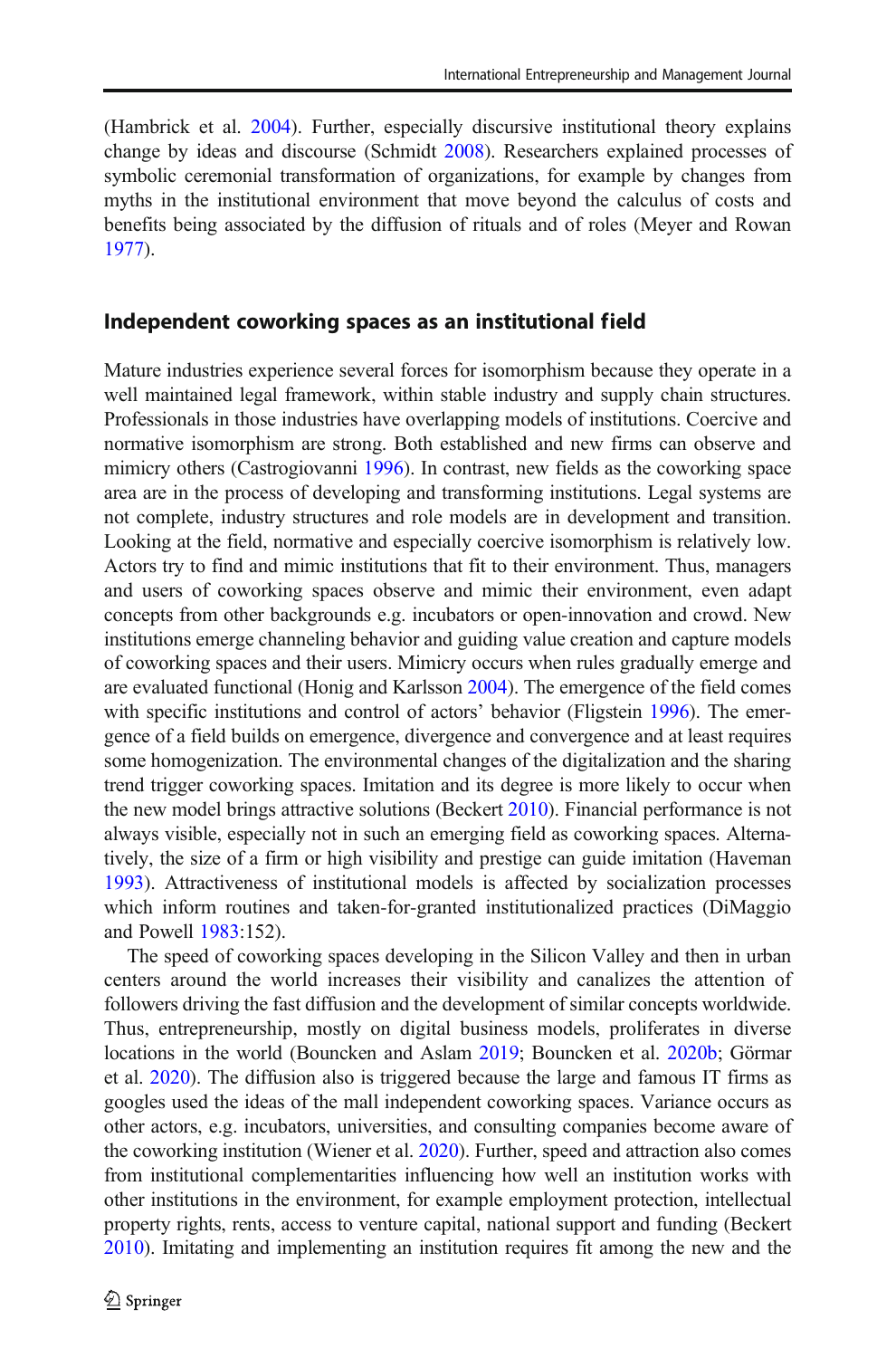indigenous institutional set (Beckert [2010](#page-12-0)). This explains why coworking spaces strongly developed in China with the support of national funding and innovation policy (see fig.  $1$ ).

Coworking spaces underlie congruent and non-congruent isomorphism (Bager [1994\)](#page-12-0) related to tangibles (e.G. interior) and intangibles (behavioral model, network relationships within the coworking space and with externals, community). In the process of non-congruent isomorphism coworking spaces will develop overlaps with other fields. Differences, especially in ownership structures and their targets (e.g. specialized coworking-providers, incumbent firms, incubators, universities) will build subfields of coworking spaces that can dissimilar overlaps to other field. For example, coworking spaces can focus on start-ups and thus have strong overlaps to incubators. They can focus on managing projects for external firms with the help of their users and thus have overlaps to consultancy. We thus expect different subfields or roles of coworking spaces with specific institutions of coordination, value creation, and value capture on the level of the coworking space and on the level of its users.

## Theoretical model of institutional forces of coworking spaces

#### Speed out of the digital work background

The degree and speed of homogenization generally is influenced by social structural and informational conditions, because the followers need to know the desired model and some of its coercive forces while requiring some other support when implementing it. The availability of information and (virtual) social networks influence the diffusion of the institutional model (Beckert [2010\)](#page-12-0). Users of coworking spaces with their IT- and digital background naturally work and exchange information world-wide. Their virtual and social networks allow the distribution of information and new trends in almost no time. Thus, users and potential providers of coworking spaces quickly become aware of the solutions explaining why the emergence of coworking spaces as a general solution of work and social space occurs under high dynamic. Thus, the network and IT-focus of coworking spaces and their users' background triggers the fast diffusion of coworking spaces as a new solution for entrepreneurship, especially for digital business world-wide (Cesinger et al. [2016;](#page-14-0) Bouncken et al. [2018c;](#page-13-0) Covin et al. [2020\)](#page-14-0).

#### Layers and loops out of the flexible border among internal and external

Externals enter coworking spaces, become a member might attract others and then might leave and/or use other coworking spaces. External relationships cross organizational boundaries (Bouncken and Fredrich [2016b;](#page-13-0) Pesch and Bouncken [2017](#page-15-0)). They can improve legitimization and attractiveness and bring resources (Täuscher et al. [2020\)](#page-16-0). Especially the young organizations of coworking spaces and their individual or entrepreneurial actor require legitimacy for their actions, specifically from other actors that provide physical, human, financial, or reputational resources (Dacin et al. [2007;](#page-14-0) Dacin [1997](#page-14-0); Suchman [1995\)](#page-15-0). Institutional theory explains that networks and relationships especially to actors that have significant high reputations and social status improve the (focal) actor's legitimacy and longevity (Dacin et al. [2007\)](#page-14-0). Besides the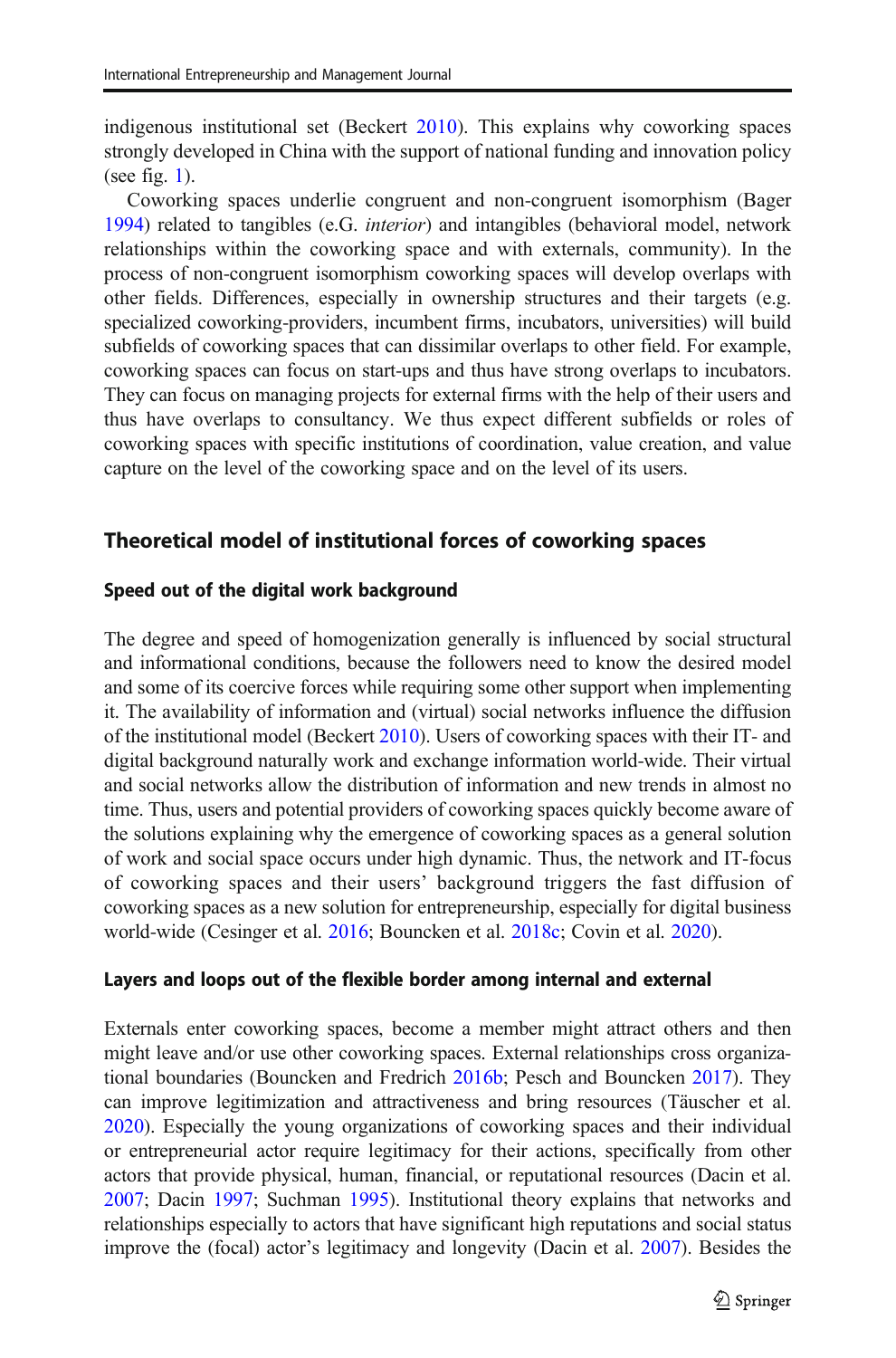merits of coworking spaces' affiliations to reputable organizations on their legitimation and visibility, such relationships will influence their institutional logics. In the stage of the emergence of coworking spaces these influences will not only shape singular coworking spaces but also the field. Institutional theory has started to look on how relationships to institutions influence young firms and their institutional logics (Pahnke et al. [2015](#page-15-0)). Coworking spaces have several external ties and alliances with other organizations (Bouncken et al. [2016c;](#page-13-0) Pesch and Bouncken [2018\)](#page-15-0). Coworking space form relationships to incumbent firms to offer them their creativity and innovation facilities by renting out their space or by running projects of incumbents in their space. Further, coworking spaces aim to integrate expertise of incumbents for training of their users or integrate incumbents for helping their start-ups or providing contacts to venture capital firms. The different partners and their different goals may significantly differ from one another and have diverse institutional logics. However, some institutional logics will influence the coworking space provider and its users. At the same time, the fit among externals and the coworking space provider and its users will set own selection and development processes and will guide how the coworking space members and users view their identity and strengths (Pahnke et al. [2015\)](#page-15-0). The social and normative context influences the strategic and economic actions of coworking-providers and users.

The coworking space provider experiences isomorphism while observing the environment and learning about or imitating attractive solutions. The coworking space provider is also affected by the behavior of their users who have great autonomy with low hierarchical pressures, still facing potential competition and self-serving behavior (Bouncken et al. [2018a,](#page-13-0) [2018b](#page-13-0), [2020a](#page-13-0)). The users act upon the coworking space providers' logics but also by drawing on models from the environment. Coworkingusers also have a specific professional backgrounds and logics. These are partly overlapping because of similar professional backgrounds and thus potentially create shared logics (Bouncken et al. [2016b\)](#page-13-0). Additionally, institutional coworking space users brings own rules that influences the work- and social space. Thus, external relationships bring resources but also influence institutional logics of other users and the providers and externals may become internal.

### Autonomy but community

Studies indicate that processes of social influence are strong and durable when actors and their cognitive claims are embedded in attributions of organizational hierarchy or legitimation (Zucker systems of social ties; Carley [1989,](#page-14-0) [1991](#page-14-0)). Coworking spaces and their users do rarely operate in organizational hierarchy or strong organizational legitimation systems. The 'typical' form of independent coworking spaces provides high openness to membership and users' termination of their membership and with high degrees of autonomy of users. Coworking spaces will have official rules, formalized in codified language and texts. Some rules will remain non-codified. Other rules will exist informally in language, embedded in artifacts and design, and even remain largely invisible in behavior and mental sets. Coworking spaces are relatively flexible according to their open user base and membership models. Traditional firms build hierarchies and functional differentiation (e.g. managers vs. floor personnel, marketing vs. engineering) and impose further homogenizing forces by formal and informal influences (e. g. organizational rules, informal networks, collaboration in joint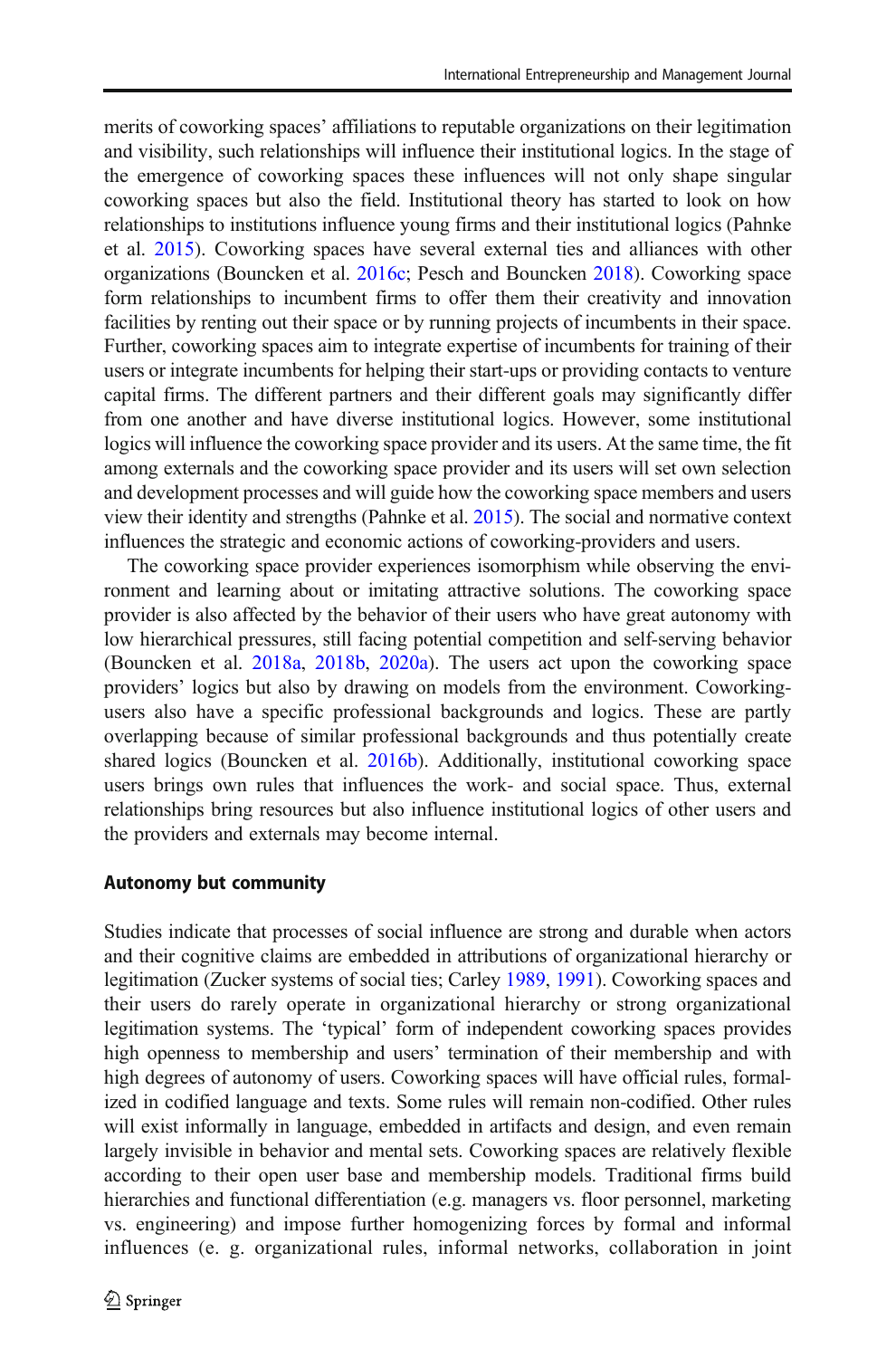projects). Coworking spaces have few forces of such normative isomorphism and instead provide autonomy to their users that are not their employees.

However, users of coworking spaces are influenced by some general rules of the space even though they mainly follow individual targets. The social context, its informal character, the processes, values, and norms of interaction in coworking spaces will develop some mutual models of behavior especially because of the direct interaction and colocation (Bouncken et al. [2020d](#page-13-0)). Reproduction of a specific solutions is strong when social ties are dense and rarely virtual, crossing spatial distance (Carley [1989;](#page-14-0) Feld [1991\)](#page-14-0). In strong direct and dense networks, the diffusion of schemas has less variety and occurs with less interpretational variance. Change instead is more likely when "(a) models of action are understood to be discretionary, (b) social heterogeneity is high, and (c) social networks are fragmented and important social cleavages" (Clemens and Cook [1999](#page-14-0), p. 451). The space is key of coworking spaces (Bouncken [2017\)](#page-13-0). Actors in coworking spaces often come from similar jobs, educational background and economic sectors (especially creative and IT sectors) being influenced from similar former social embedding and cooperatives which increase the homogeneity of cooperatives in and of coworking spaces. Thus, coworking spaces also have converging forces of the dense networks, the similar professional background, and the personal contact within a coworking space. We propose that a specifically informal cooperative institutional framework emerges in independent coworking spaces. Processes of observation, imitation, and interactional regulation and as such conscious or subconscious collaboration breed pattern of behavior who actors internalize, at least partly. Another, overlapping source is the social interaction among users who develop joint teams in temporary or more stable teams or new ventures. In these cooperative processes rules and patterns develop, specific to the team and venture embedded in the coworking space. Thus, actors and their behavioral models may influence other teams and ventures by observation, by multi-membership, and by the dynamic processes of forming and leaving. Cooperation among members (even temporary) of new ventures might be specific because of pursuing economic targets (other than non-profit), private sharing of material and immaterial resources (other than public), the pursuit of interest of their members (different to shareholders), and the strong collective element due to close personal interaction (different to hierarchies). Thus, the "fathers and masters of coop-erative organizations" (Bager [1994](#page-12-0), p. 41) have some autonomy for decisions (e.g. value creation and value distribution among) based on their interests but they are also socially embedded in a cooperative institutional framework.

Organizations in general are not independent from their communities which include cultural cognitive (shared frameworks of interpretation), normative (moral standards) and regulative (formal and informal constraints) institutions (Marquis et al. [2007\)](#page-15-0). Due to the less hierarchical organizations of users, coworking space will breed a community. Community develops within a specific tangible environment, specifically the interior of the coworking space, its location (e.g. a quarter of a city), the rules set by the coworking space provider, the personnel and its moral sets of the coworking space, the user base of the coworking space and their social interaction. Community emerges strongly through the presence and co-production of coworking space users. Even though coworking space providers might try to imitate the interior of another coworking space the can only partly manage and therefore imitate its community.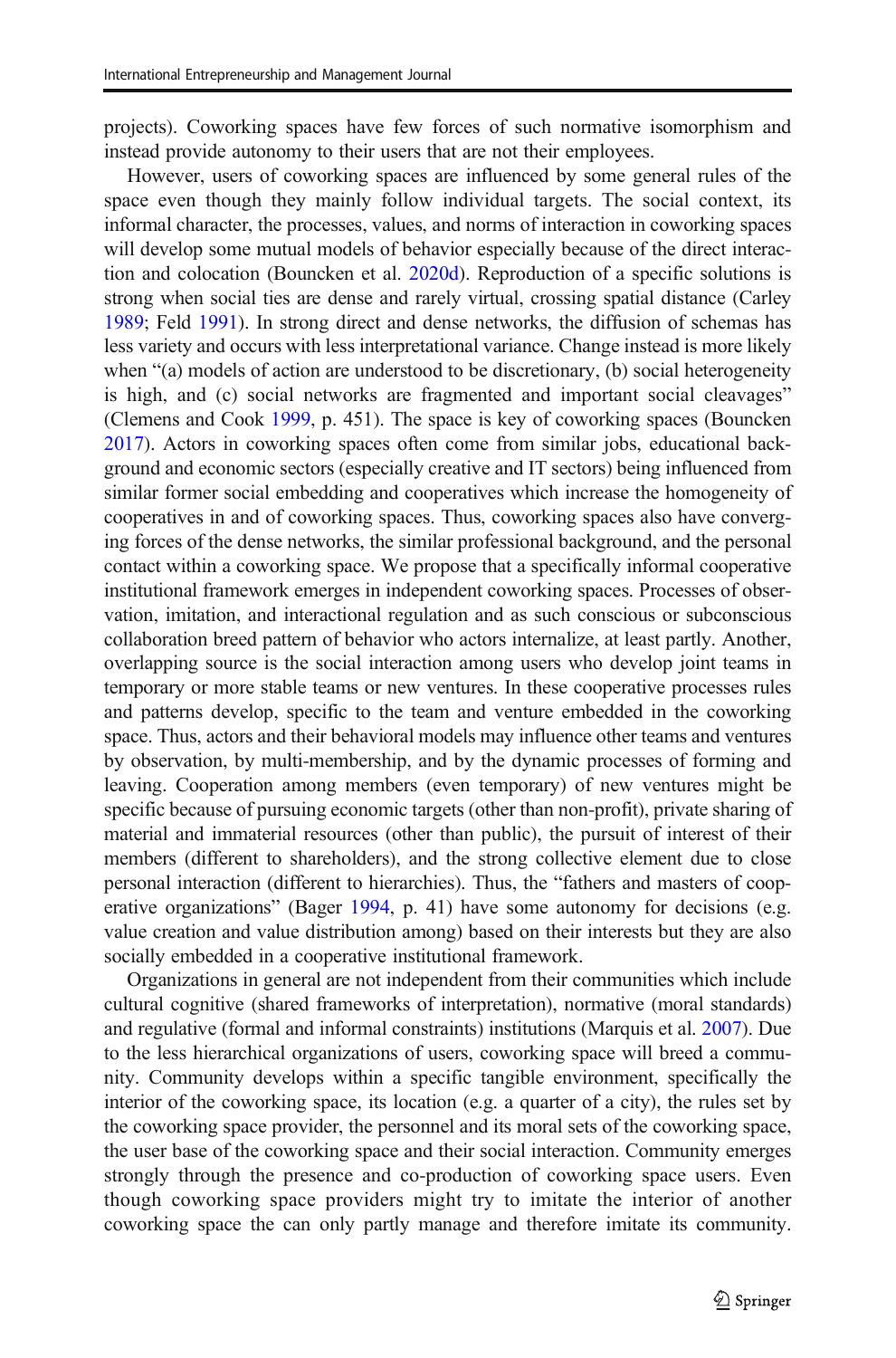The community will cultivate logics (Lee and Lounsbury [2015](#page-15-0)) that may be strong but differing according to the in the values and ideals that of the local community.

Cultural cognitive institutional forces that build communities develop from the shared frameworks or mental models actors in a specific environment and situation. Cognitive templates differ among localities and that the local community sanctions practices (Marquis et al. [2007\)](#page-15-0). Cultural cognitive forces for community in coworking spaces develop from the (local) shared frames of reference in the specific coworking space. Locally shared frames of reference emerge and are activated primarily from the local interaction among users of the specific coworking space and less from the employees of coworking-providers because they take a less active role in personal interactions. Coworking space users bring their individual frames of reference into visible behavior and into their interactions. The users' frames will differ, especially according to their educational and professional background, if they work for an organization, and their motives for using the coworking space. We assume that users of coworking spaces seek for autonomy, flexibility, inspiration, social interaction triggered by their creative and IT-backgrounds. These similar interests and frames or references will influence overlaps in ideology, identity and values that strongly influences the cultural cognitive institutions of the community. Thus, cultural cognitive institutional forces directly come from the users and their local interaction but also from the typical ideology, identity and values of the core user-base of coworking spaces.

Emotional activation forces state why a community develops in coworking spaces because users are excited and emotional the new work and social space. Emotional factors have a strong impact on the development and change of institutions (Voronov and Weber [2016](#page-16-0)). Users of coworking spaces might be highly emotional about the reentry of social interaction into the digitalizing world. The open social interaction might bring stimulating emotional moments, yet also can trigger relationship conflicts which yet are influenced from the other community forces in the coworking space.

Social normative community forces are embedded in a moral base and guide what is right in a specific community (Marquis et al. [2007\)](#page-15-0). Social normative factors are influenced by the rules set in the coworking space by the provider and adapted according to how they work. Coworking space providers will develop a set of organizational and social interaction rules. Also they will develop rules for project work, for workshops among the individual users and the corporate users as for incumbent firms. Social normative factors influence how users and other peers evaluate what happens in the coworking space what the users and the coworking space providers expect. Coworking space providers depend on the demand of their users. Users can be corporates. These powerful incumbent firms seek increases in creativity and in innovation projects by using coworking spaces. Clients from incumbent firms can serve as important peers and thus sources of normative community forces. Yet, coworking spaces depend on the autonomy and creativity of their users. Thus, normative forces from incumbent firms which traditionally bring expectations related to more rigid structures should not influence the social normative community too strongly. A more coherent community develops when expectations of more rule based behavior of corporate clash with the more flexible models of creatives, freelancers, and entrepreneurs. However, even the tension of expectations about more flexible vs. more rigid structures can build the community of a coworking space. Generally coworking space providers can influence the social normative forces by admittance and membership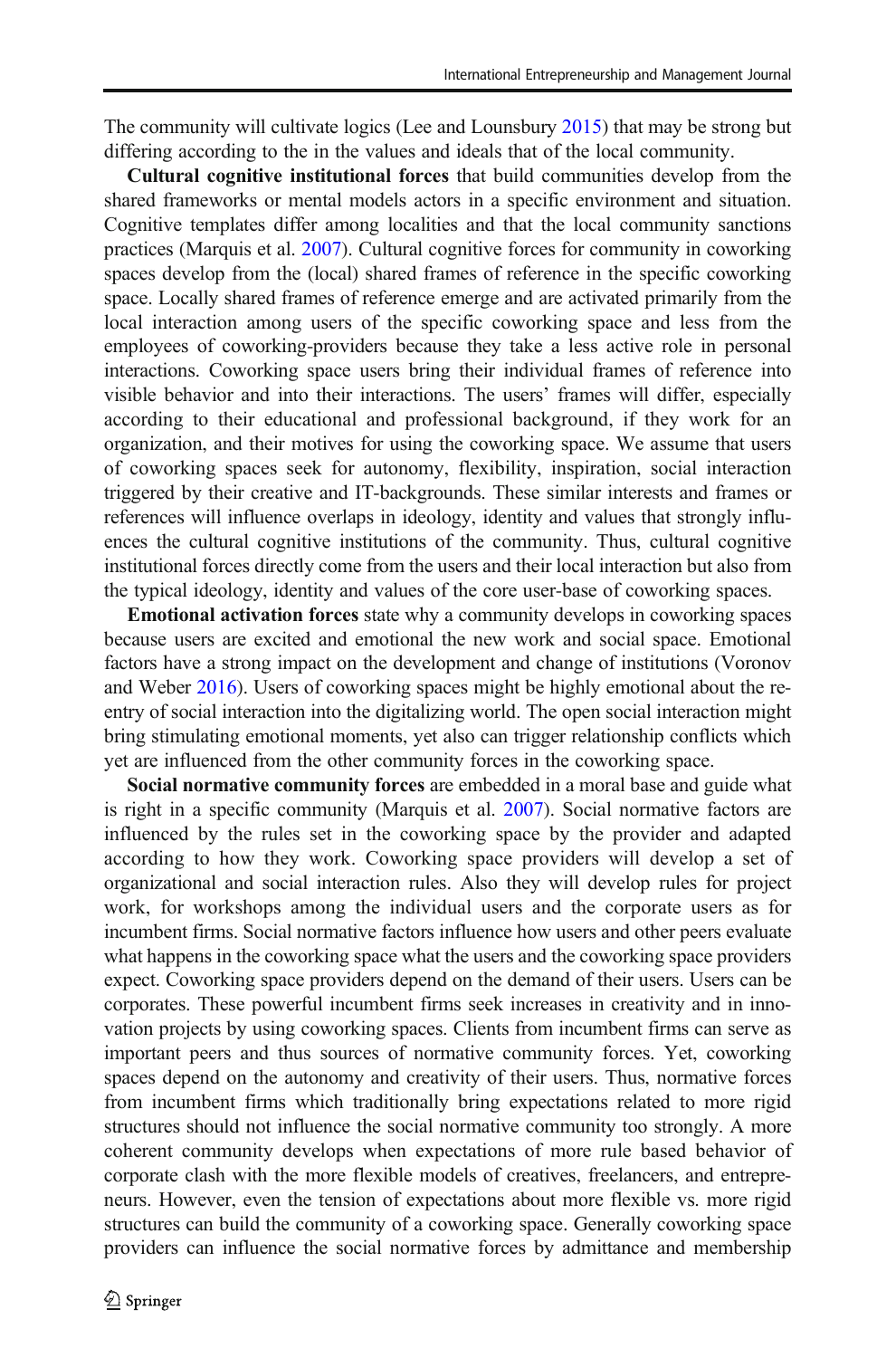rules, by providing signs and texts about desired norms and behavior. More duration of the membership, strong interactions, and dense networks among the different individual and corporate users will increase the strength of social normative forces on the community (see fig. [2\)](#page-3-0).

# Mutability, internal contradictions and multiplicity of rules in coworking spaces

Coworking spaces will exert some regulative forces refer to rules, the monitoring of conformity to them, the definition and enactment of sanctions, rewards to influence desired behaviors. This might steer or favor certain business models or entrepreneurial ideas (Kraus et al. [2019](#page-15-0); Covin et al. [2020](#page-14-0); Bouncken [2004](#page-13-0); Clauss et al. [2020](#page-14-0)). Rules concern the admittance of what individual and corporate users and project structures among them. Further they will develop a set of rules including their monitoring-, reward- and sanction-systems for the a) use of the tangible offerings of the infrastructure and interior and services, b) the use of organizational offering e. g. project work structures, and of c) and of social interaction among individual users and corporate users. Institutionalization faces mutability, internal contradictions and multiplicity (Clemens and Cook [1999\)](#page-14-0). Mutability explains that some institutions or their form is more open to change than others. Institutional statements, for example, can include terms and meanings that permit more or less change. An institutional statement is "a shared linguistic constraint or opportunity that prescribes, permits, or advises actions or outcomes for (both individual and corporate)" (Crawford and Ostrom [1995](#page-14-0), p. 583) These statements typically are directed to specific actors, purposes, circumstances, and can include sanctions. The greater its must-rules, the greater is the accurate reproduction and thus constraint of change. When they demand or inhibit less, the greater they trigger heterogeneity, while also enabling innovation. In addition, a context of diverse, even competing statements urges actors to draw upon a conglomerate of statements developing a mixture that also triggers heterogeneity, re-combination, and innovation. Official provider-based formal and codified institutional statements regulate reproduction and heterogeneity of behavior. Different business models and concepts of coworking spaces might differ according to the content and the mutability of the statements. Under greater must-rules, users will either accept the constraints by official provider-based formal and codified institutional statements or leave the workspace. Under less must-rules, users might deliberately or unintendedly bring change to the coworking space that possibly changes also the provider-based formal and codified institutional statements. Yet, formal and codified institutional statements also can occur on the level of the users of the coworking space, especially when the users are multiple actors or institutional groups which need to regulate behavior among themselves and when dealing with externals. For example, they might have developed rules for communication, interaction and specifically for their team- or project-work or property rights. These user-groups also will have different intensities of must-rules and thus be more or less open to heterogeneity, re-combination, and innovation.

Change can come from instabilities that develop internally and that contradict prior arrangements (Clemens and Cook [1999\)](#page-14-0). New situations might render models or scripts for behavior inappropriate even dysfunctional. Clemens and Cook ([1999](#page-14-0)) bring for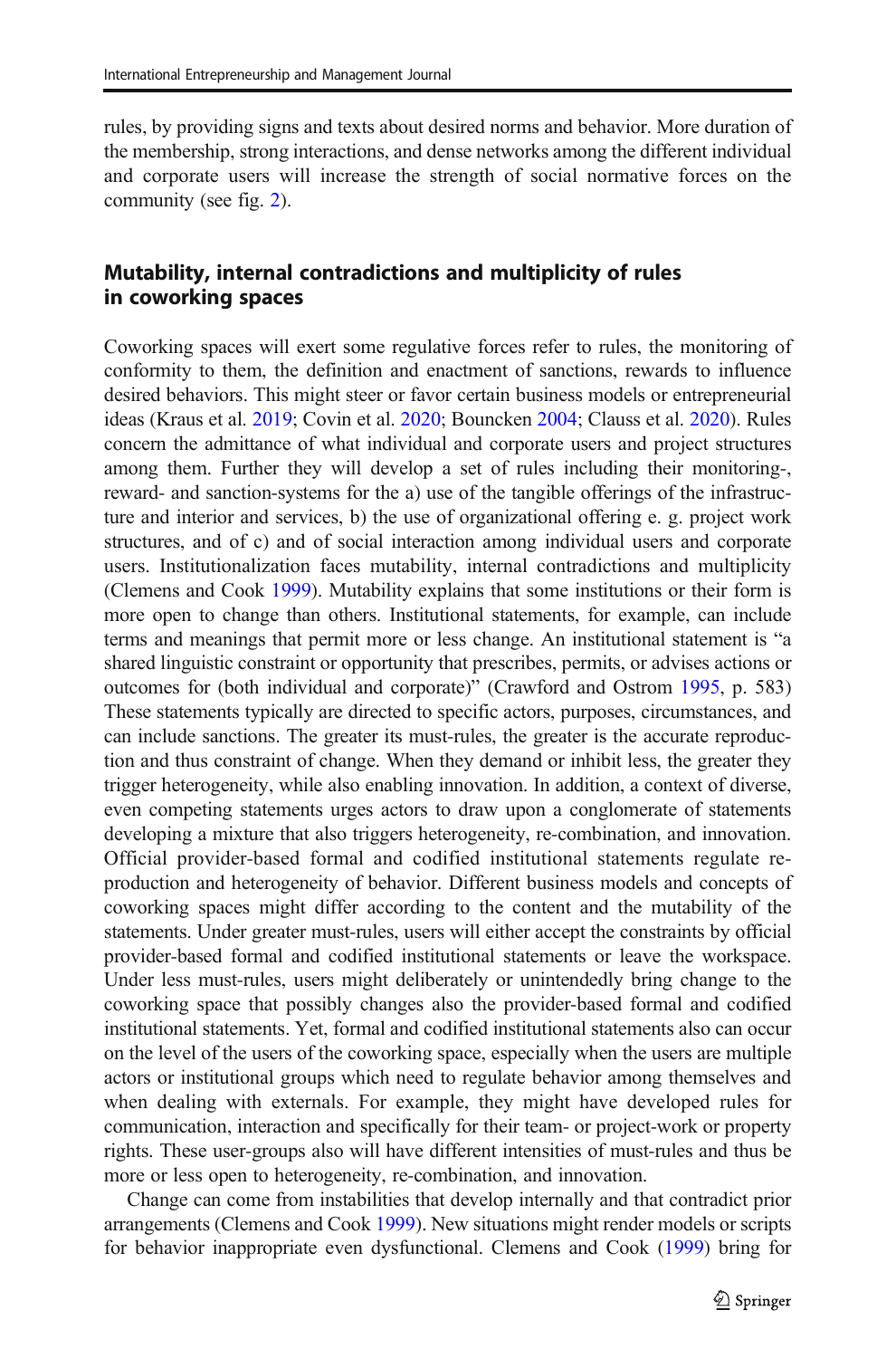such internal contradictions the example of a faculty-graduate student relationship of a faculty member with a student which can change into new colleague. The success (of the first institutional arrangement) in education demands the transformation of a supervisory into a collegial relationship. The greater an institutional arrangement allows or promotes contradictions the less it will allow reproduction and the greater it will generate change. Coworking spaces are an emerging novel work-concept that builds on prior arrangements of the individuals behind the coworking-provider and prior arrangements of the coworking space as a legal institution. Prior arrangements and ties to internal and externals might induce internal contradictions. For example, the success of a coworking space might inspire growth to new locations which requires finding new personal, possibly from the previous users which come with own experiences from the usage and insights for change. The success of coworking spaces in attracting externals (government, firms, research institutions) might increase the demand of other externals. The more external partners become involved the more internal changes occurs in the services, design, and rules of the coworking space. Especially, the open and autonomous interaction among users of coworking spaces brings internal contradictions on the level of the users. Actors might start with some informal conversations, then extend this to information and knowledge change, helping each other, working for each other and then moving into joint work-, team-, project-, and firm-relationship (Bouncken et al. [2016a;](#page-13-0) Ratzmann et al. [2018](#page-15-0)). Yet some status and power relations might come into play (Clauss and Bouncken [2019\)](#page-14-0). The greater and more intense the collaboration and even legal arrangement or equity integration becomes, the greater will be the transformation. When actors perceive no alternatives and follow regularities than arrangements in a social environment become 'taken for granted'. Change might come from institutional contradictions emerging by tensions among multiple institutions within specific social environment, e. g. the coworking space.

The emerging novel work concept builds upon imitation processes of other coworking spaces around the world. Even though following the general concept of providing a space for work and for social interaction, the individuals of a coworking space provider will perceive multiple different forms of coworking spaces that they might imitate and implement. The multiplicity breeds different, incompatible, even conflicting schema of coworking-users and might induce less predictable behavior, and frictions among persons. Multiplicity specifically occurs on the level of users in coworking spaces. These actors follow some generic schema of coworking, yet they also find diverse institutions in operation in the different group of users, especially in start-ups or incumbent firms using the coworking space. Even well-socialized actors with similar internalized schemas e.g. of similar professional background will act less predictable when they encounter multiple, even competing institutions or unclear rules. Users of coworking spaces perceiving multiple institutions and the tensions among them might find institutions no longer inevitable (Sewell [1992](#page-15-0)).

# Discussion and conclusion

Coworking spaces facilitate entrepreneurship all over the world. While they have been concentrating on urban areas first, they start to proliferate into rural areas too. Possibly, coworking spaces are a far fetching concept for business model development and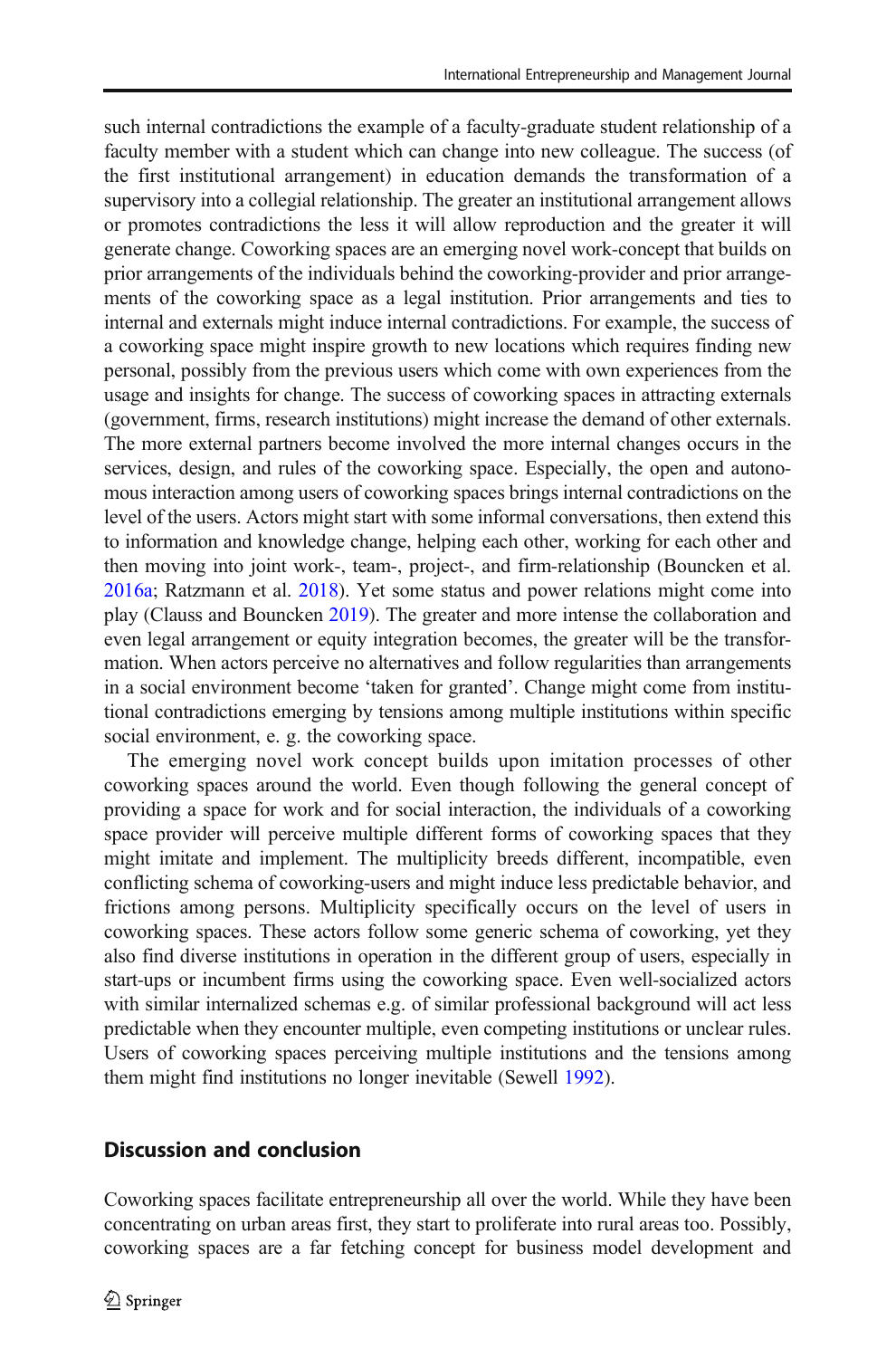<span id="page-12-0"></span>entrepreneurship in the sharing economy ranging from solo-entrepreneurs to incumbent firms (Kraus et al. [2019](#page-15-0); Bouncken and Barwinski [2020;](#page-13-0) Bouncken et al. [2020b](#page-13-0); Filser et al. [2020](#page-14-0)). One driver is the institutional isomorphism around digital work and allow their users to cope with the deficits of digitalization, its deficits of personal contact, and the needs of experimentation, knowledge exchange, and mutual knowledge creation in the information and innovation focused world. Another driver is the shared sense of community and the strong shared identity of coworking-users that show signs of a digital identity (Bouncken and Barwinski [2020\)](#page-13-0).

Coworking spaces provide room for social and professional interaction driving institutional change. The dynamics, its flexible tangibles and intangibles, boundary crossing relationships, and recursive interaction loops across different levels from coworking space users, coworking space providers, and external organizations are pushing and reinforcing the isomorphic processes, leading to the institutionalization of coworking spaces. While the institutionalization of coworking spaces' rules and practices are from being final, important directions for their development emerge. Without explicitly drawing on the institutional theory, Capdevila [\(2015\)](#page-14-0) suggests that coworking spaces over the opportunity to provide an institutional framework for organizing the interaction and collaboration between different actors.

This paper conceptualized drivers of coworking spaces as a new field for entrepreneurship (Ferreira et al. [2019](#page-14-0)) coming on different forms and topics. The basic logic, configurations, and institutions of coworking spaces are still evolving. Currently mimetic isomorphism is driving the development and diffusion of the coworking space logic as organizations try to imitate the hyped IT firm that implement internal coworking spaces. If the coworking space logic prevails, coercive isomorphism will force further actors to adapt. However, the future development will show if further organizations can realize the potentials of coworking spaces. Currently mimetic isomorphism is driving the development and diffusion of the coworking space logics.

Open Access This article is licensed under a Creative Commons Attribution 4.0 International License, which permits use, sharing, adaptation, distribution and reproduction in any medium or format, as long as you give appropriate credit to the original author(s) and the source, provide a link to the Creative Commons licence, and indicate if changes were made. The images or other third party material in this article are included in the article's Creative Commons licence, unless indicated otherwise in a credit line to the material. If material is not included in the article's Creative Commons licence and your intended use is not permitted by statutory regulation or exceeds the permitted use, you will need to obtain permission directly from the copyright holder. To view a copy of this licence, visit [http://creativecommons.org/licenses/by/4.0/](https://doi.org/10.1002/cb.1389).

### References

- Albinsson, P. A., & Yasanthi Perera, B. (2012). Alternative marketplaces in the 21st century: Building community through sharing events. Journal of Consumer Behaviour, 11(4), 303-315. [https://doi.](https://doi.org/10.1002/cb.1389) [org/10.1002/cb.1389](https://doi.org/10.1002/cb.1389).
- Bager, T. (1994). Isomorphic processes and the transformation of cooperatives. Annals of Public and Cooperative Economics, 65(1), 35–59.
- Barreto, I., & Baden-Fuller, C. (2006). To conform or to perform? Mimetic behaviour, legitimacy-based groups and performance consequences. Journal of Management Studies, 43(7), 1559–1581.
- Beckert, J. (2010). Institutional isomorphism revisited: Convergence and divergence in institutional change. Sociological Theory, 28(2), 150-166.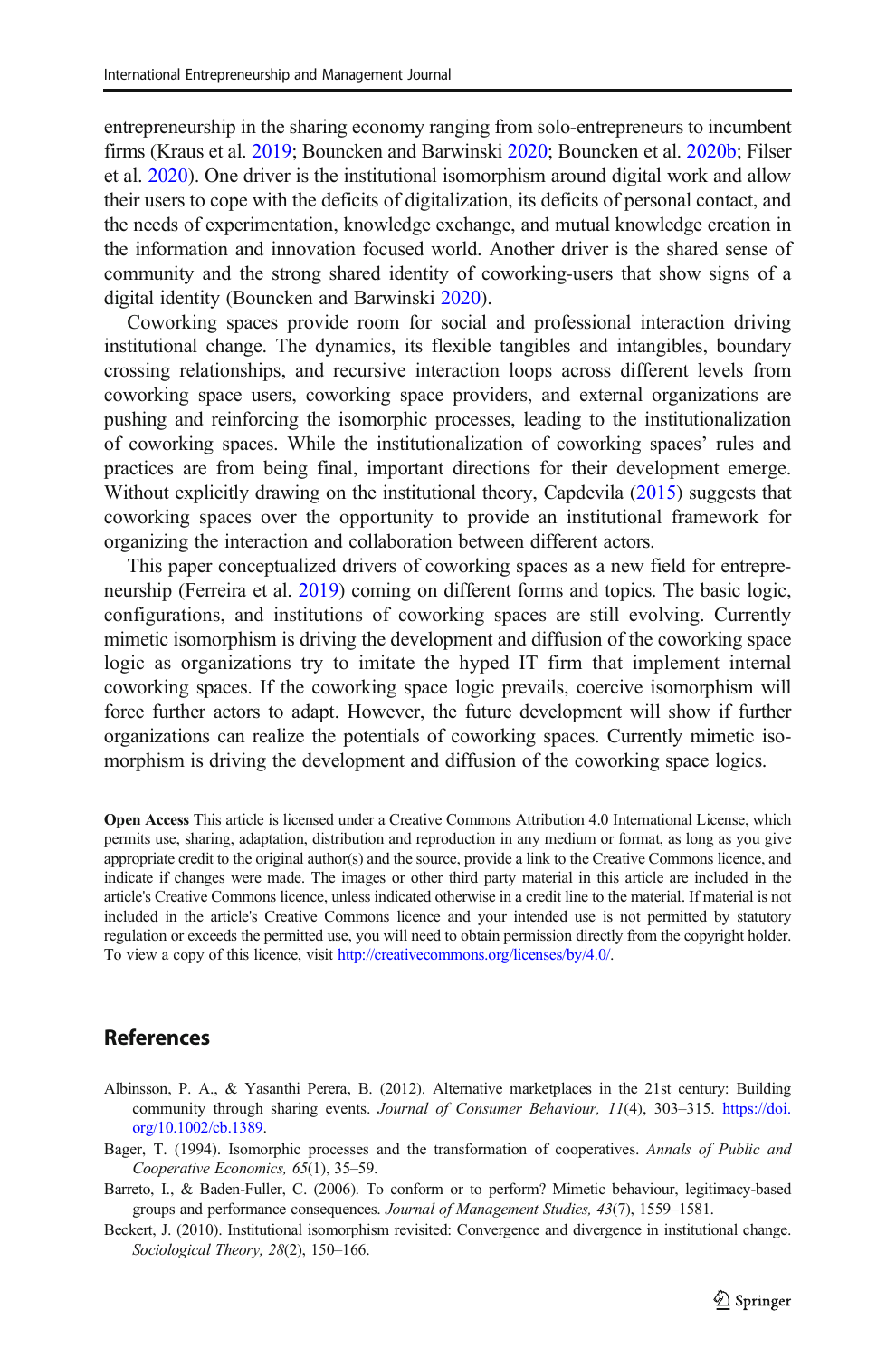- <span id="page-13-0"></span>Bouncken, R. B. (2004). Cultural diversity in entrepreneurial teams: Findings of new ventures in Germany. Creativity and Innovation Management (CIM), 13(4), 240–253. [https://doi.org/10.1111/j.0963-](https://doi.org/10.1111/j.0963-1690.2004.00313.x/pdf) [1690.2004.00313.x/pdf](https://doi.org/10.1111/j.0963-1690.2004.00313.x/pdf).
- Bouncken, R, B. (2017). University coworking-spaces: Mechanisms, examples, and suggestions for entrepreneurial universities. International Journal of Technology Management (special issue on: Quo Vadis Entrepreneurial University new theoretical and empirical insights from an inter- and intra-Organisational perspective), (forthcoming).
- Bouncken, R, B. (2018). University coworking-spaces: Mechanisms, examples, and suggestions for entrepreneurial universities. International Journal of Technology Management (IJTM), 77(Nos. 1/2/3), 38-56, doi: [https://doi.org/10.1504/IJTM.2018.091709.](https://doi.org/10.1504/IJTM.2018.091709)
- Bouncken, R. B., & Aslam, M. M. (2019). Understanding knowledge exchange processes among diverse users of coworking-spaces. Journal of Knowledge Management, 23(10), 2067–2085. [https://doi.](https://doi.org/10.1108/JKM-05-2018-0316) [org/10.1108/JKM-05-2018-0316](https://doi.org/10.1108/JKM-05-2018-0316).
- Bouncken, R., & Barwinski, R. (2020). Shared digital identity and rich knowledge ties in global 3D printing a drizzle in the clouds? Global Strategy Journal, doi[:https://doi.org/10.1002/gsj.1370.](https://doi.org/10.1002/gsj.1370)
- Bouncken, R. B., & Fredrich, V. (2016a). Business model innovation in alliances: Successful configurations. Journal of Business Research, 69(9), 3584–3590. [https://doi.org/10.1016/j.jbusres.2016.01.004.](https://doi.org/10.1016/j.jbusres.2016.01.004)
- Bouncken, R. B., & Fredrich, V. (2016b). Good fences make good neighbors? Directions and safeguards in alliances on business model innovation. Journal of Business Research, 69(11), 5196–5202. [https://doi.](https://doi.org/10.1016/j.jbusres.2016.04.112) [org/10.1016/j.jbusres.2016.04.112](https://doi.org/10.1016/j.jbusres.2016.04.112).
- Bouncken, R. B., & Reuschl, A. J. (2016). Coworking-spaces: How a phenomenon of the sharing economy builds a novel trend for the workplace and for entrepreneurship. Review of Managerial Science, 12, 1–18. [https://doi.org/10.1007/s11846-016-0215-y.](https://doi.org/10.1007/s11846-016-0215-y)
- Bouncken, R. B., & Reuschl, A. J. (2018). Coworking-spaces: How a phenomenon of the sharing economy builds a novel trend for the workplace and for entrepreneurship. Review of Managerial Science, 12(1), 317–334. <https://doi.org/10.1007/s11846-016-0215-y>.
- Bouncken, R., Brem, A., & Kraus, S. (2016a). Mutli-cultural teams as sources for creativity and innovation: The role of cultural diverstiy on team performance. International Journal of Innovation Management, 20(01), 1650012. <https://doi.org/10.1142/s1363919616500122>.
- Bouncken, R. B., Pesch, R., & Reuschl, A. (2016b). Copoiesis: Mutual knowledge creation in alliances. Journal of Innovation & Knowledge, 1(1), 44–50. [https://doi.org/10.1016/j.jik.2016.01.008.](https://doi.org/10.1016/j.jik.2016.01.008)
- Bouncken, R. B., Plüschke, B. D., Pesch, R., & Kraus, S. (2016c). Entrepreneurial orientation in vertical alliances: Joint product innovation and learning from allies. Review of Managerial Science, 10(2), 381– 409.
- Bouncken, R. B., Aslam, M. M., & Reuschl, A. J. (2018a). The dark side of entrepreneurship in coworkingspaces. In A. T. Porcar & D. R. Soriano (Eds.), Inside the mind of the entrepreneur (1 ed., Vol. 9). Springer.
- Bouncken, R. B., Laudien, S. M., Fredrich, V., & Görmar, L. (2018b). Coopetition in coworking-spaces: Value creation and appropriation tensions in an entrepreneurial space. [journal article]. Review of Managerial Science, 12(2), 385–410. <https://doi.org/10.1007/s11846-017-0267-7>.
- Bouncken, R. B., Reuschl, A. J., Barwinski, R. W., & Viala, C. (2018c). Cross-cultural diversity management in service firms. European Journal of International Management, 12(5-6), 510-535. [https://doi.](https://doi.org/10.1504/EJIM.2018.094496) [org/10.1504/EJIM.2018.094496](https://doi.org/10.1504/EJIM.2018.094496).
- Bouncken, R., Kraus, S., & Roig-Tierno, N. (2019). Knowledge- and innovation-based business models for future growth: Digitalized business models and portfolio considerations. Review of Managerial Science, 1-14, doi[:https://doi.org/10.1007/s11846-019-00366-z](https://doi.org/10.1007/s11846-019-00366-z).
- Bouncken, R., Cesinger, B., & Tiberius, V. (2020a). Narcissism, Machiavellianism, and Psychopathy of Top Managers – can Entrepreneurial Orientation secure Performance? International. Journal of Entrepreneurial Venturing,, accepted.
- Bouncken, R., Ratzmann, M., Barwinski, R., & Kraus, S. (2020b). Coworking spaces: Empowerment for entrepreneurship and innovation in the digital and sharing economy. Journal of Business Research, 114, 102–110. [https://doi.org/10.1016/j.jbusres.2020.03.033.](https://doi.org/10.1016/j.jbusres.2020.03.033)
- Bouncken, R, B., Aslam, M, M., & Qiu, Y. (2020c). Coworking spaces: Understanding, using, and managing sociomaterality. Business Horizons, accepted.
- Bouncken, R. B., Hughes, M., Ratzmann, M., Cesinger, B., & Pesch, R. (2020d). Family firms, Alliance governance, and mutual knowledge. British Journal of Management, 00, 1–23. [https://doi.org/10.1111](https://doi.org/10.1111/1467-8551.12408) [/1467-8551.12408.](https://doi.org/10.1111/1467-8551.12408)
- Bueno, S., Rodríguez-Baltanás, G., & Gallego, M. D. (2018). Coworking spaces: A new way of achieving productivity. Journal of Facilities Management, 16(4), 452–466.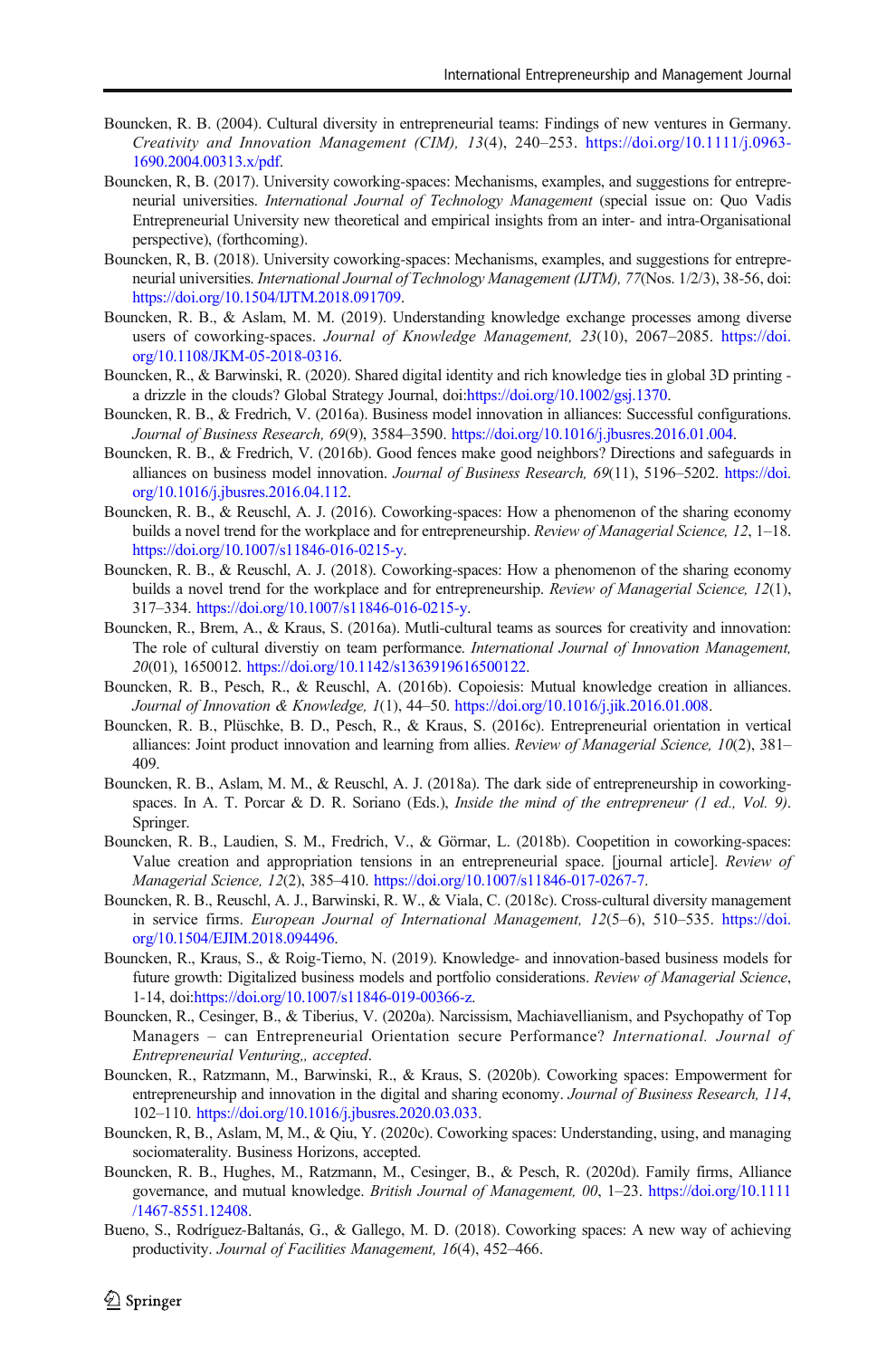- <span id="page-14-0"></span>Capdevila, I. (2015). Co-working spaces and the localised dynamics of innovation in Barcelona. International Journal of Innovation Management, 19(03), 1540004. <https://doi.org/10.1142/S1363919615400046>.
- Carley, K. (1989). The value of cognitive foundations for dynamic social theory. Journal of Mathematical Sociology, 14(2-3), 171–208.

Carley, K. (1991). A theory of group stability. American Sociological Review, 56(3), 331–354.

- Castrogiovanni, G. J. (1996). Pre-startup planning and the survival of new small businesses: Theoretical linkages. Journal of Management, 22(6), 801–822.
- Cesinger, B., Hughes, M., Mensching, H., Bouncken, R., Fredrich, V., & Kraus, S. (2016). A socioemotional wealth perspective on how collaboration intensity, trust, and international market knowledge affect family firms' multinationality. Journal of World Business, 51(4), 586–599. [https://doi.org/10.1016/j.](https://doi.org/10.1016/j.jwb.2016.02.004) [jwb.2016.02.004](https://doi.org/10.1016/j.jwb.2016.02.004).
- Cheng, M. (2016). Sharing economy: A review and agenda for future research. International Journal of Hospitality Management, 57, 60–70. [https://doi.org/10.1016/j.ijhm.2016.06.003.](https://doi.org/10.1016/j.ijhm.2016.06.003)
- Clauss, T., & Bouncken, R. B. (2019). Social power as an antecedence of governance in buyer-supplier alliances. Industrial Marketing Management, 77, 75–89. [https://doi.org/10.1016/j.](https://doi.org/10.1016/j.indmarman.2018.12.005) [indmarman.2018.12.005](https://doi.org/10.1016/j.indmarman.2018.12.005).
- Clauss, T., Bouncken, R. B., Laudien, S., & Kraus, S. (2020). Business model reconfiguration and innovation in SMEs: A mixed-method analysis from the electronics industry. International Journal of Innovation Management, 24(02), 2050015. [https://doi.org/10.1142/S1363919620500152.](https://doi.org/10.1142/S1363919620500152)
- Clemens, E. S., & Cook, J. M. (1999). Politics and institutionalism: Explaining durability and change. Annual Review of Sociology, 25(1), 441–466.
- Covin, J. G., Rigtering, J., Hughes, M., Kraus, S., Cheng, C.-F., & Bouncken, R. (2020). Individual and team entrepreneurial orientation: Scale development and configurations for success. Journal of Business Research, 112, 1–12.
- Crawford, S. E., & Ostrom, E. (1995). A grammar of institutions. American Political Science Review, 89(3), 582–600.
- Dacin, M. T. (1997). Isomorphism in context: The power and prescription of institutional norms. Academy of Management Journal, 40(1), 46–81.
- Dacin, M. T., Oliver, C., & Roy, J. P. (2007). The legitimacy of strategic alliances: An institutional perspective. Strategic Management Journal, 28(2), 169–187.
- Del Bosco, B., Chierici, R., & Mazzucchelli, A. (2019). Fostering entrepreneurship: An innovative business model to link innovation and new venture creation. Review of Managerial Science, 13(3), 561–574. [https://doi.org/10.1007/s11846-018-0318-8.](https://doi.org/10.1007/s11846-018-0318-8)
- DiMaggio, P. J., & Powell, W. W. (1983). The iron cage revisited: Institutional isomorphism and collective rationality in organizational fields. American Sociological Review, 48(2), 147–160.
- Feld, S. L. (1991). Why your friends have more friends than you do. American Journal of Sociology, 96(6), 1464–1477.
- Ferreira, J. J. M., Fernandes, C. I., & Kraus, S. (2019). Entrepreneurship research: Mapping intellectual structures and research trends. [journal article]. Review of Managerial Science, 13(1), 181-205. [https://doi.org/10.1007/s11846-017-0242-3.](https://doi.org/10.1007/s11846-017-0242-3)
- Fiegenbaum, A., Hart, S., & Schendel, D. (1996). Strategic reference point theory. Strategic Management Journal, 17(3), 219–235.
- Filser, M., Tiberius, V., Kraus, S., Spitzer, J., Kailer, N., & Bouncken, R. (2020). Sharing economy: A bibliometric analysis of the state of research. International Journal of Entrepreneurial Venturing, *(in*) press).
- Fligstein, N. (1996). Markets as politics: A political-cultural approach to market institutions. American Sociological Review, 61(4), 656–673.
- Fuzi, A. (2015). Co-working spaces for promoting entrepreneurship in sparse regions: The case of South Wales. Regional Studies, Regional Science, 2(1), 462–469.
- Gandini, A. (2015). The rise of coworking spaces: A literature review. *Ephemera: theory & politics in* organization, 15(1), 193–205.
- Görmar, L., Barwinski, R., Bouncken, R., & Laudien, S. (2020). Co-creation in coworking-spaces: Boundary conditions of diversity. Knowledge Management Research & Practice, 1–12, doi[:https://doi.org/10.1080](https://doi.org/10.1080/14778238.2020.1740627) [/14778238.2020.1740627](https://doi.org/10.1080/14778238.2020.1740627).
- Greenwood, R., Díaz, A. M., Li, S. X., & Lorente, J. C. (2010). The multiplicity of institutional logics and the heterogeneity of organizational responses. Organization Science, 21(2), 521-539.
- Hamari, J., Sjöklint, M., & Ukkonen, A. (2015). The sharing economy: Why people participate in collaborative consumption. Journal of the Association for Information Science and Technology, 67(9), 2047– 2059. [https://doi.org/10.1002/asi.23552.](https://doi.org/10.1002/asi.23552)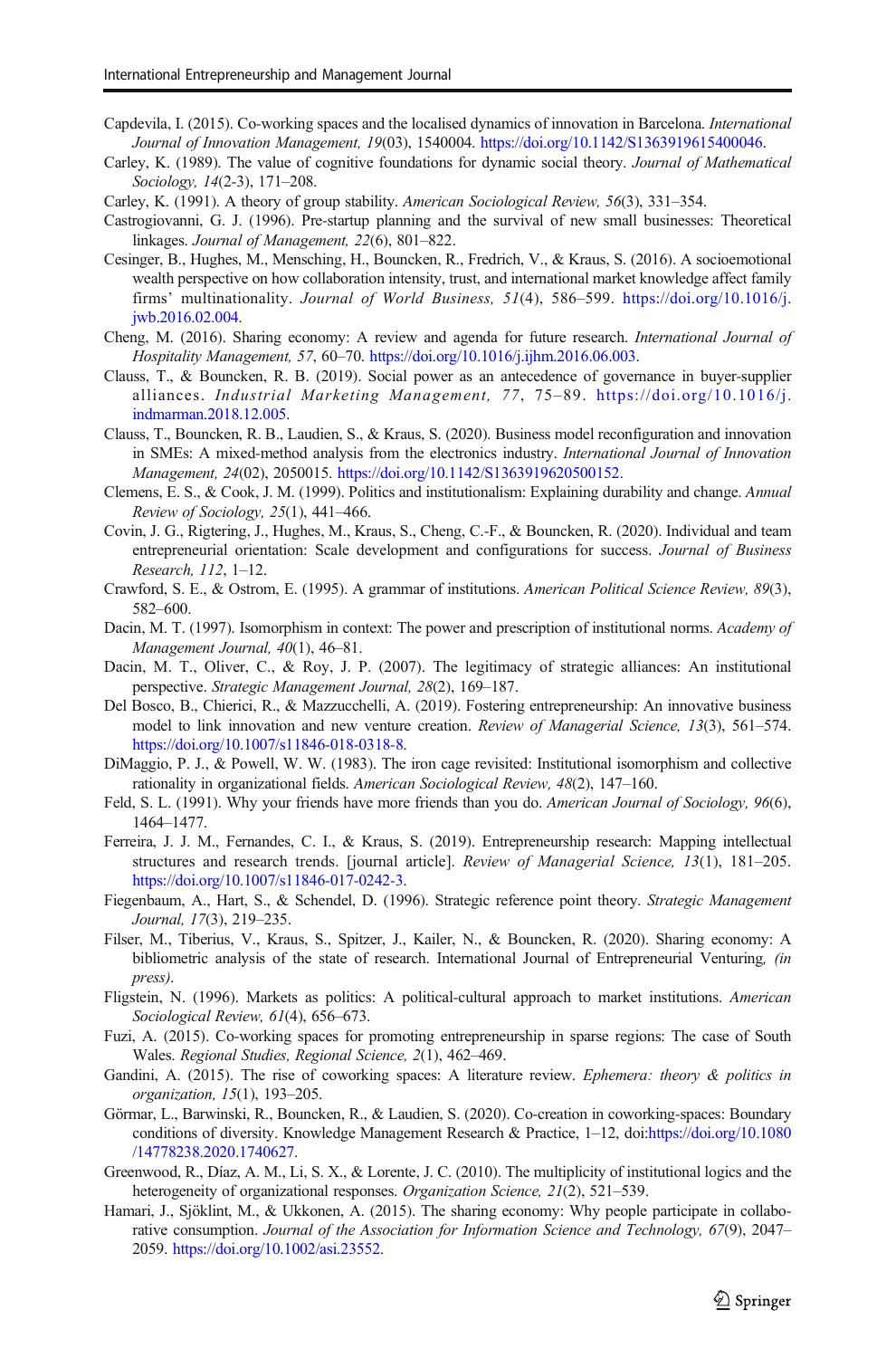- <span id="page-15-0"></span>Hambrick, D. C., & Mason, P. A. (1984). Upper echelons - the organization as a reflection of its top managers. Academy of Management Review, 9(2), 193–206.
- Hambrick, D. C., Finkelstein, S., Cho, T. S., & Jackson, E. M. (2004). Isomorphism in reverse: Institutional theory as an explanation for recent increases in intraindustry heterogeneity and managerial discretion. Research in Organizational Behavior, 26, 307–350. [https://doi.org/10.1016/S0191-3085\(04\)26008-7.](https://doi.org/10.1016/S0191-3085(04)26008-7)
- Haveman, H. A. (1993). Follow the leader: Mimetic isomorphism and entry into new markets. Administrative Science Quarterly, 38(4), 593–627.
- Honig, B., & Karlsson, T. (2004). Institutional forces and the written business plan. Journal of Management,  $30(1)$ , 29–48.
- Huarng, K.-H., & Yu, M.-F. (2019). Customer satisfaction and repurchase intention theory for the online sharing economy. Review of Managerial Science, 13(3), 635–647. [https://doi.org/10.1007/s11846-018-](https://doi.org/10.1007/s11846-018-0321-0) [0321-0.](https://doi.org/10.1007/s11846-018-0321-0)
- Kraus, S., Roig-Tierno, N., & Bouncken, R. B. (2019). Digital innovation and venturing: An introduction into the digitalization of entrepreneurship. Review of Managerial Science, 13(3), 519–528. [https://doi.](https://doi.org/10.1007/s11846-019-00333-8) [org/10.1007/s11846-019-00333-8.](https://doi.org/10.1007/s11846-019-00333-8)
- Lamberton, C. P., & Rose, R. L. (2012). When is ours better than mine? A framework for understanding and altering participation in commercial sharing systems. Journal of Marketing, 76(4), 109–125. [https://doi.](https://doi.org/10.1509/jm.10.0368) [org/10.1509/jm.10.0368.](https://doi.org/10.1509/jm.10.0368)
- Laudien, S. M., & Pesch, R. (2019). Understanding the influence of digitalization on service firm business model design: A qualitative-empirical analysis. Review of Managerial Science, 13(3), 575–587. [https://doi.org/10.1007/s11846-018-0320-1.](https://doi.org/10.1007/s11846-018-0320-1)
- Lee, M.-D. P., & Lounsbury, M. (2015). Filtering institutional logics: Community logic variation and differential responses to the institutional complexity of toxic waste. Organization Science, 26(3), 847-866. <https://doi.org/10.1287/orsc.2014.0959>.
- Mahoney, J. T., & Thelen, K. (2010). Explaining institutional change: Ambiguity, agency, and power. Cambridge: Cambridge University Press Cambridge.
- Marquis, C., Glynn, M. A., & Davis, G. F. (2007). Community isomorphism and corporate social action. Academy of Management Review, 32(3), 925–945.
- Meyer, J. W., & Rowan, B. (1977). Institutionalized organizations: Formal structure as myth and ceremony. American Journal of Sociology, 83(2), 340–363.
- Orel, M. (2019). Coworking environments and digital nomadism: Balancing work and leisure whilst on the move. World Leisure Journal, 61(3), 215–227.
- Pahnke, E. C., Katila, R., & Eisenhardt, K. M. (2015). Who takes you to the dance? How partners' institutional logics influence innovation in young firms. Administrative Science Quarterly, 60(4), 596– 633. [https://doi.org/10.1177/0001839215592913.](https://doi.org/10.1177/0001839215592913)
- Pesch, R., & Bouncken, R. B. (2017). The double-edged sword of cultural distance in international alliances-How perceived cultural distance influences trust and task discourse to drive new product development performance. Cross Cultural & Strategic Management, 24(1), 33–54. [https://doi.org/10.1108/CCSM-03-](https://doi.org/10.1108/CCSM-03-2016-0065) [2016-0065](https://doi.org/10.1108/CCSM-03-2016-0065).
- Pesch, R., & Bouncken, R. B. (2018). How to achieve benefits from diversity in international alliances: Mechanisms and cultural intelligence. Global Strategy Journal, 8(2), 275–300.
- Ratzmann, M., Pesch, R., Bouncken, R., & Martinez-Climent, C. (2018). The price of team spirit for sensemaking through task discourse in innovation teams. Group Decision and Negotiation, 27(3), 321– 341. [https://doi.org/10.1007/s10726-018-9561-2.](https://doi.org/10.1007/s10726-018-9561-2)
- Richter, C., Kraus, S., Brem, A., Durst, S., & Giselbrecht, C. (2017). Digital entrepreneurship: Innovative business models for the sharing economy. Creativity and Innovation Management, 26(3), 300–310. <https://doi.org/10.1111/caim.12227>.
- Rosa, J. A., Porac, J. F., Runser-Spanjol, J., & Saxon, M. S. (1999). Sociocognitive dynamics in a product market. The Journal of Marketing, 63, 64–77. <https://doi.org/10.2307/1252102>.
- Sewell Jr, W. H. (1992). A theory of structure: Duality, agency, and transformation. American Journal of Sociology, 98(1), 1–29.
- Schmidt, V. A. (2008). Discursive institutionalism: The explanatory power of ideas and discourse. Annual Review of Political Science, 11, 303–326.
- Schopfel, J., Roche, J., & Hubert, G. (2015). Co-working and innovation: New concepts for academic libraries and learning centres. New Library World, 116(1–2), 67–78. <https://doi.org/10.1108/NLW-06-2014-0072>.
- Selznick, P. (1996). Institutionalism" old" and" new". Administrative Science Quarterly, 41(2), 270-277.
- Suchman, M. C. (1995). Managing legitimacy: Strategic and institutional approaches. Academy of Management Review, 20(3), 571–610.